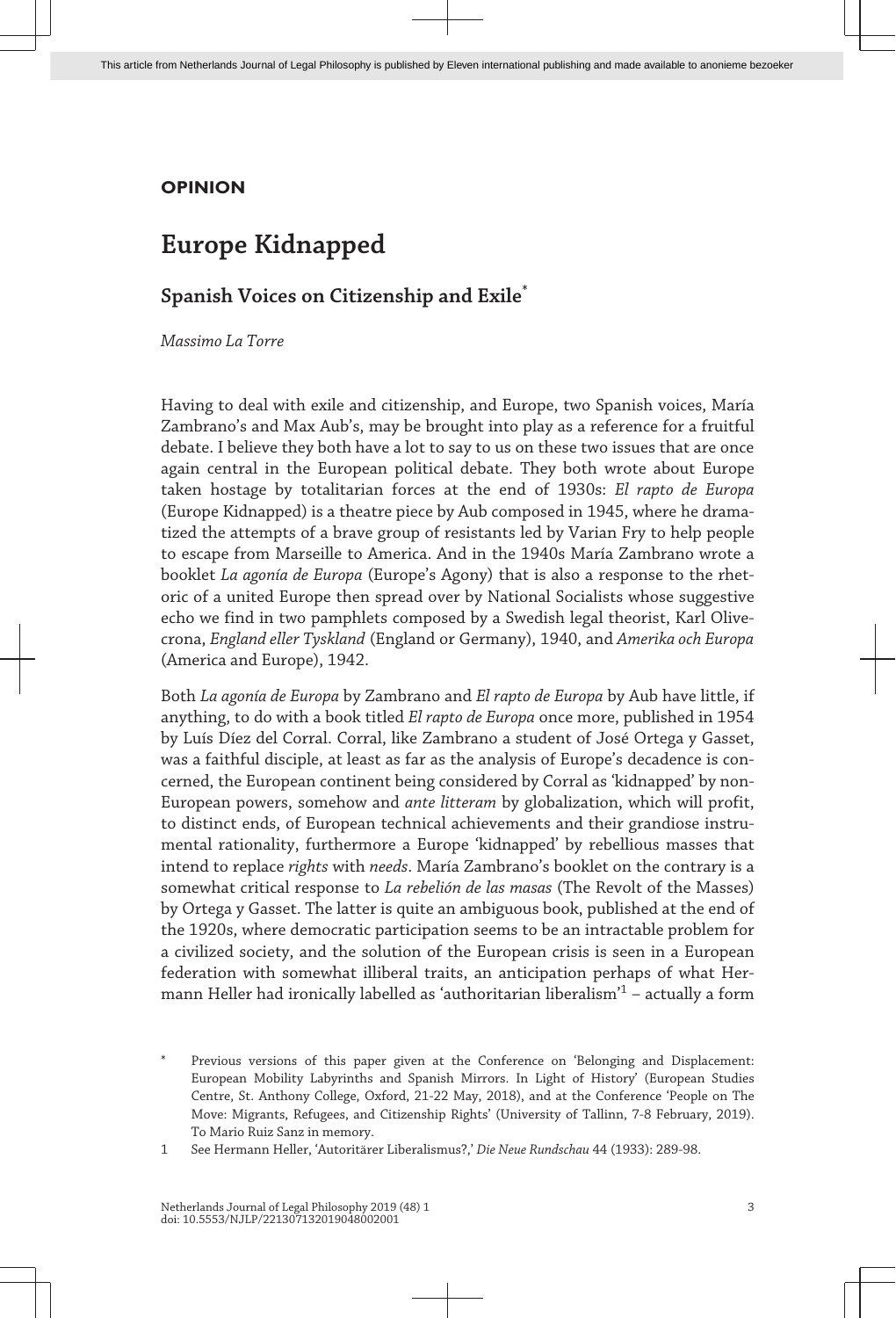of illiberal liberalism, liberalism without democracy, that was later to be considered as in principle practicable and perhaps even desirable by Friedrich Hayek.<sup>2</sup>

#### **1**

It seems that Europe's existential condition is marked, even plagued, by the experience of exile. $^3$  And exile is the opposed extreme to being and living as a citizen. At least it has been so in the so-called short century, the twentieth, and it is again so, in these two first decades of the second millennium. The twentieth, 'short' century beginning with the First World War, saw as an outcome of that internecine conflict a first massive movement of forced migrations: Anatolian Greeks expelled from a country they had been living in since Homer's times, Armenians deported into the desert to starve there, Russians to flee from both White and Red armies. In the interwar time there was a strong migratory movement from Eastern Europe to Western European states, France especially. Simenon's first novels are full of Baltic and Polish emigrants: *Pëtr le Letton* (Peter the Latvian), actually, is the first Maigret story. In a later story, *Maigret et son mort* (Maigret's Dead Man), the killers are a savage gang of Eastern European seasonal workers. Irène Némirowski's fine novels, written in the 1920s and 1930s, are obsessively dealing with the destiny of Russian and Ukrainian refugees, their striving for integration and against estrangement, and the more or less failed search of a new home.

That huge, eruptive flux of people is well thematized in the novel that perhaps best interprets migrants' odyssey, fears and sufferance, *Das Totenschiff* (The Death Ship), published at end of the 1920s, and written by B. Traven, actually Ret Marut, himself an exile, a refugee, being one of the leaders of the Bavarian council revolution of 1919. Joseph Roth's first novel *Hotel Savoy* is again a story about a refugee coming from Russia, a *Heimatlose*, a stateless young man, through whom you find represented what many at the time considered the scum of the earth, twenty years before Arthur Koestler's memoirs having that disparaging expression as its title. Friedrich Glauser tells stories about working class people wandering around Europe to earn a miserable living. Nina Berberova's literary miniatures, for instance *Chroniques de Billancourt* (Billancourt Tales), or Vladislav Khodasevich's, her husband's, great novel, *Necropolis*, are the expression of a despair and a nostalgia that can only be fed by the memory of the lost mother Russia.

And then we had Fascism and the Nazi dictatorship literally producing millions of people without a home and a passport. Klaus Mann, one of Thomas Mann's sons, is one of them and writes about them, beginning in 1934 with *Flucht in den Norden*, whose English title is *Journey into Freedom*. Erich Maria Remarque develops

<sup>2</sup> See Friedrich August Hayek, 'The Economic Condition of Interstate Federalism', in *idem, Individualism and Economic Order* (Chicago: University of Chicago Press, 1948).

<sup>3</sup> So that, from this angle, the Bible itself might be read as a book telling stories of runaway people (cf. Johann Hinrich Claussen, *Das Buch der Flucht. Die Bibel in 40 Stationen* (Munich: Beck, 2018).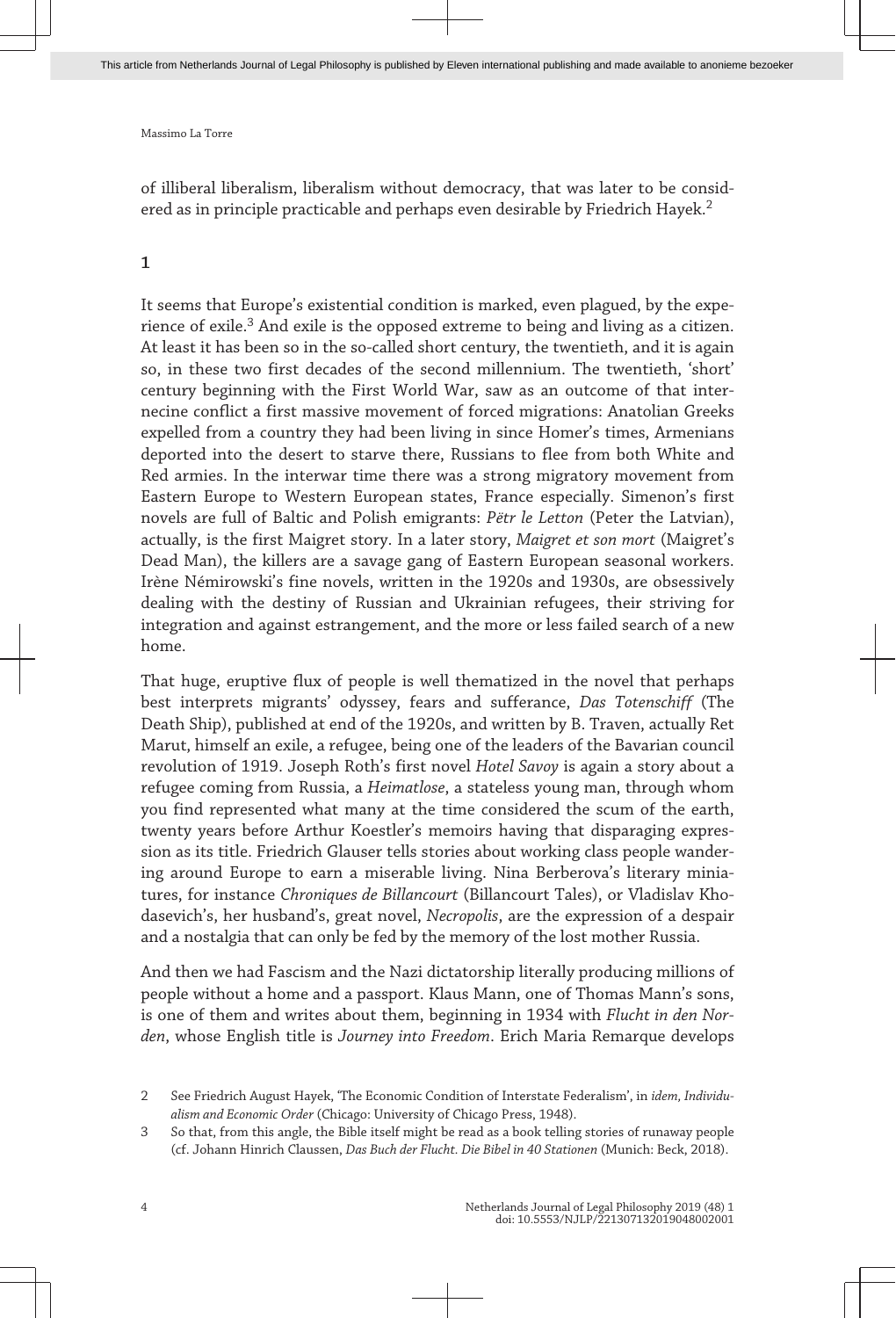an epic of the German stateless, writing novels so moving and influential such as *Arc de Triomphe* or *Eine Nacht in Lissabon* (The Night in Lisbon). Stefan Zweig's book on the lost world of pre-totalitarian Europe, *Die Welt von Gestern* (The World of Yesterday), is a refugee's work, and could only have been written from the exile's perspective. The lost world is the one rooted in citizenship and *Heimat*, two things that to the Austrian writer now seem somewhat utopian. Ödön von Horvath's plays and novels can only be understood and appreciated from the vantage point of the exile and the wanderer. Not to speak of the great trilogy by Lion Feuchtwanger, dealing with the end of the Weimar republic, whose third and final volume is significantly entitled *Exil* (Exile) – indeed a novel about the German refugees in France and their *via crucis*.

We are on the move, this we read in *Transit*, the novel by Anna Seghers elaborating on her escape from occupied France. *Ein Gast auf dieser Erde*, such is the subtitle of *Tarabas*, one late novel by Joseph Roth, speaking once again of an exile. And the protagonist of Roth's last novel, published in 1939 in the Netherlands, the visionary *Die Legende vom heiligen Trinker* (The Legend of the Holy Drinker), is once more a migrant; he's a desperate, poor, permanently drunken Polish tramp, wandering in the Parisian streets in search of a few coins, living a life that is not too far away from the existence depicted by George Orwell in his *Down and Out in Paris and London* (1933). That was a time when one seemed to lose one home after the other, when the experience of fatherland crumbling down and imposed exile impending anew was once and again rehearsed in Europe, this so hundred, thousand times kidnapped continent. Joseph Roth saw and said it: 'One loses one home after the other, I say to myself. Here I am, sitting ready to take the road' ('Man verliert eine Heimat nach der anderen, sage ich mir. Hier sitze ich am Wanderstab').<sup>4</sup>

After World War II the forced migrations will not stop; just the contrary, they will recommence and go on in full swing. We shall have a general exodus from Eastern Europe, entire populations transported, deported better, from one region to another: Germans expelled, Poles expelled and relocated where another people used to live; Breslau becoming Wroclaw, Stettin Szczecin, Königsberg Kaliningrad. Later, in 1956, we had a Hungarian refugees wage, people well received in Austria and other Western European countries. And then the *pieds noirs* fleeing Algeria, etcetera, etcetera.

#### **2**

Now, one important part of this migratory tragedy was played in the Iberian Peninsula after 1939. In that year, as is well known, General Franco won the Spanish civil war. About a million people were forced to leave the country not to be slaughtered or sent to concentration camps. Entire villages and districts of the Spanish regions were in movement, especially towards France, and a more fortu-

<sup>4</sup> Joseph Roth, 'Rast angesichts der Zerstörung', *Das neue Tage-Buch*, Paris, 25 June 1938.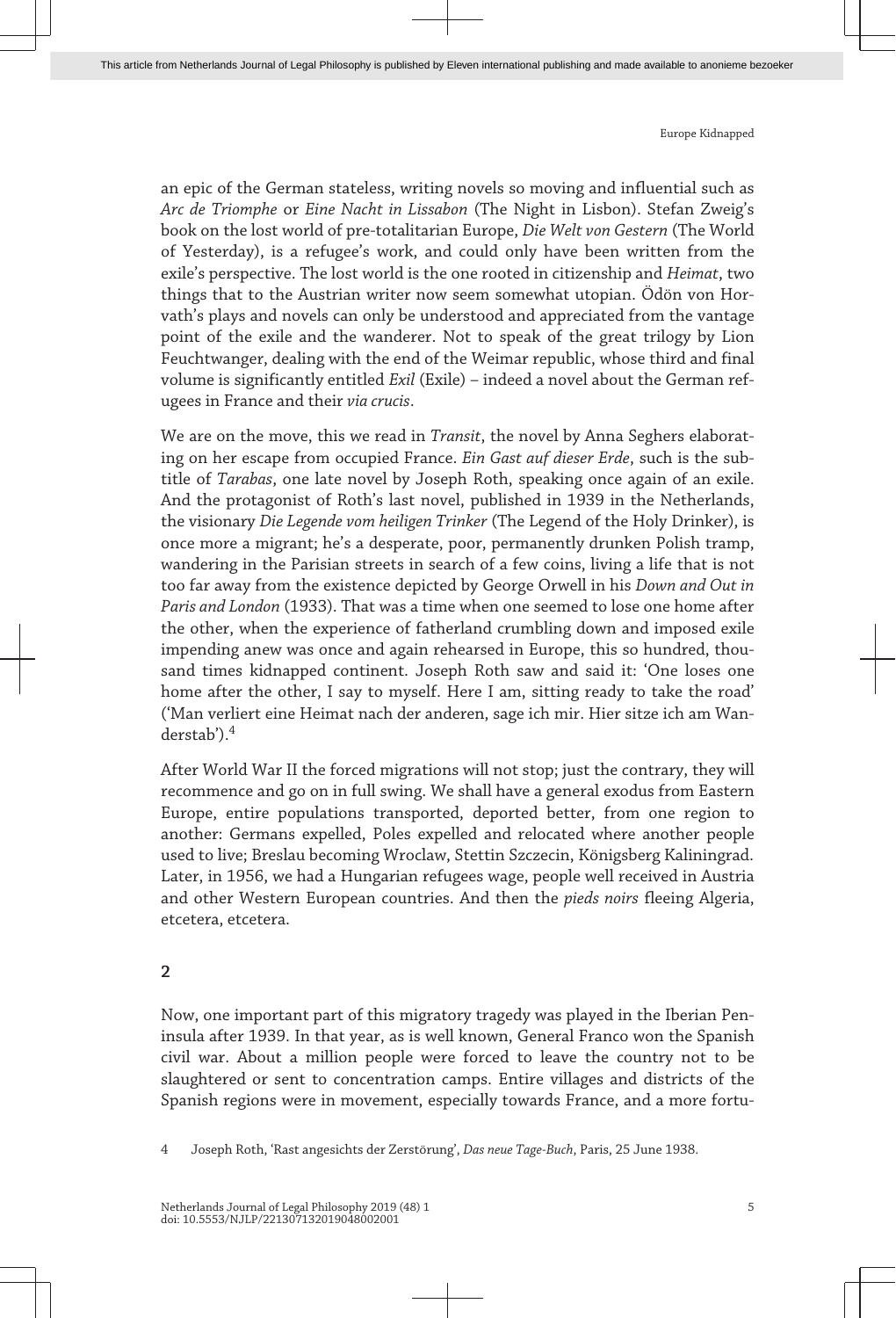nate few towards Mexico and other Latin American countries. An entire culture, the civic Republican Spanish intelligentsia, was forced to flee. Liberalism, socialism, anarchism, were violently uprooted from the Iberian Peninsula to be replaced by National Catholicism and Fascism. Between 1936 and 1939, when the Franco troops occupied a village or a town, the first people to be executed were *los maestros*, the teachers of public schools, then free-masons, and anarchists. There was a holocaust of Biblical dimensions directed against that part of the Spanish population that was suspect of upholding Enlightenment values. The fatherland's original values were expelled from its own territory: 'Se alejaron del suelo patrio' – Max Aub's words – 'la mayoria de sus autenticos valores.'

So, exile was a common experience for an entire generation of Spanish intellectuals. It was their destiny and their final destination. Many of them did not survive to see Franco dying and democracy being restored in Spain. Among these there were Arturo Barea and Max Aub. Barea, the author of *La forja de un rebelde* (The Forging of a Rebel), a great literary tapestry about Second Republic and civil war Spain, favourably reviewed by George Orwell, ended his days in England in 1957. Max Aub died in Mexico in 1972, three years before the Spanish dictator's definitive agony.

Aub had been already quite well known before the civil war, a young novelist and poet developing his views on literature in the company of artists like Federico García Lorca or León Felipe and Luis Buñuel. García Lorca was massacred in Granada, León Felipe, Luis Buñuel, together with Max Aub and several others, landed in Mexico. But Max Aub's journey was not an easy one. He had to go through the odyssey of escape to France, deportation to Northern Africa, and then again a tight escape to Mexico. He was not spared the experience and despair of concentration camps.

Exile became the central theme of Max Aub's literary production, and the loadstar of his existential self-reflection. This has been once stressed by Francisco Ayala, a friend of his and a companion in the Mexican exile, and it is true. Practically, there is no piece or story by Aub in which exile is not dealt with explicitly or implicitly looming behind the lines. *El rapto de Europa, San Juan, Morir por cerrar los ojos* (To Die by Closing One's Eyes), *Tránsito* (Transit), all are theatre pieces that tell us of the tragedy of having to flee one's own country and of the moral and existential dilemmas involved in exile. His great cycle, *El laberinto mágico* (The Magical Labyrinth), a Balzacian human comedy, but indeed more tragedy than comedy, six volumes intertwining stories of the civil war, is then concluded by *Campo de los almendros* (Field of the Almond Trees). I must confess that I could hardly read this novel to the end. I find it too painful to be read through. It is a novel taking place in the last residual place where Spanish Republicans gather after losing the war. This is Alicante, the last Republican stronghold, a port in the *Levante*, where thousands of people wait to be rescued by friendly ships. But only few of them will find a place on a boat. The rest are abandoned, left out, a flock of betrayed sheep. And once the Fascists arrive, actually first the Italian army, they are deported to the outskirts of that Spanish town, into a place that is called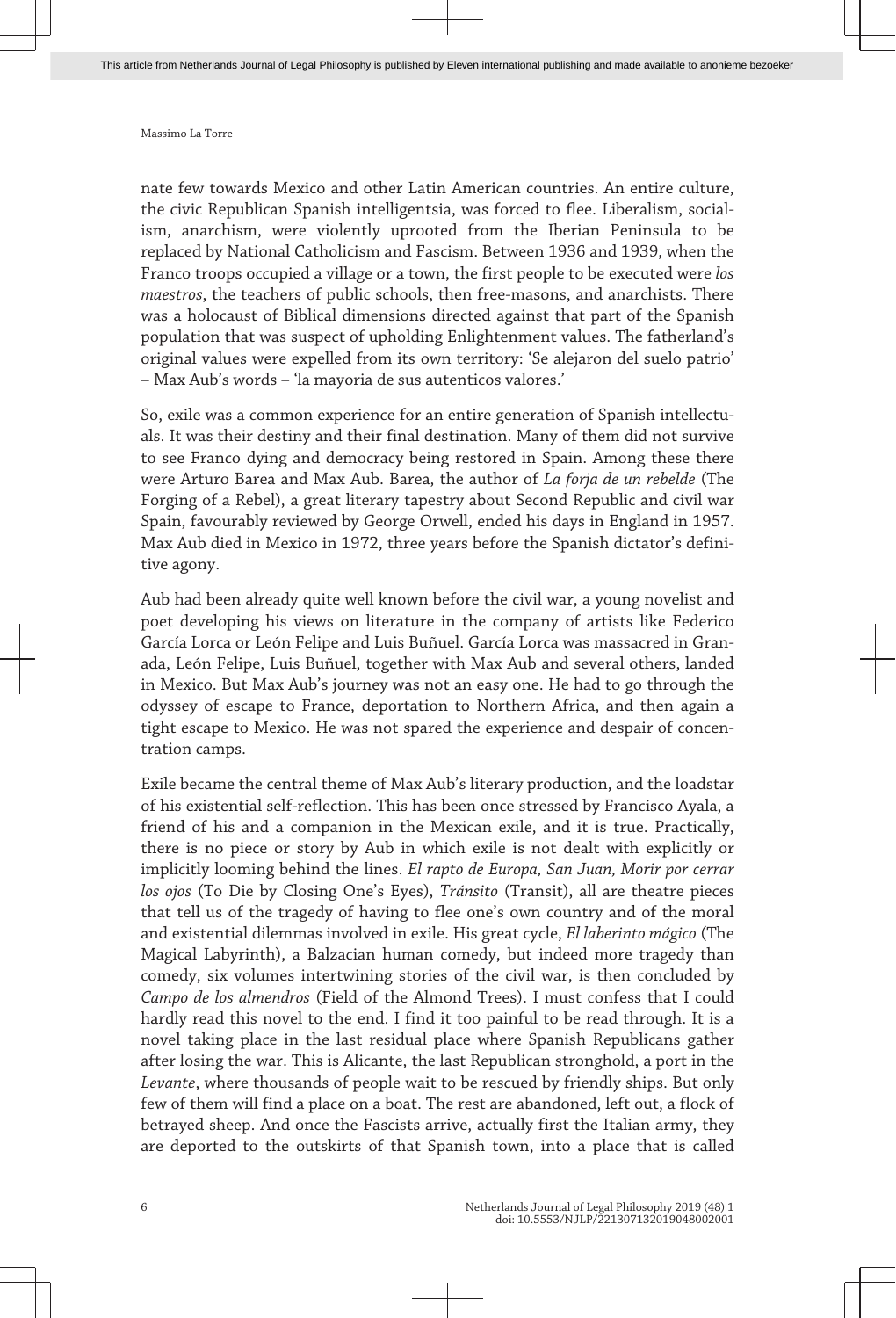*Campo de los almendros*. There they are waiting to be selected and picked up, and either be immediately executed or sent to concentration camps. It is a sort of an open-air waiting hall, *sala de espera*; it is already exile, but in its worst shape, because it is an exile without escape. You are taken away from your country and home, but this does not secure you to stay alive. *Sala de espera* is also, and suggestively, the title of a journal edited by Max Aub in Mexico in the 1940s. To be sure, Joseph Roth too used the waiting room as an image to give a sense of his life after the loss of *Felix Austria*. He then used it to conceptualize the line between those who hold power and those who are subject to power, especially under conditions of mass migration. There are people that are left being waiting and people that are in charge to let others waiting, and this is an additional hierarchical division imposed to society. Again in Roth's words: 'Ich habe mich gewöhnt, die Menschen in zwei grosse Gruppen einzuteilen: in jene, denen das Vorzimmer ein Stück Leben bedeutet, und in solche, die keine Beziehung zum Vorzimmer gefunden haben, in solche, die warten, und in andere, die warten lassen.'

Lion Feuchtwanger's three thick volumes on the Weimar disaster and the destiny of German Democrats and Jews is given the name of *Wartesaal Trilogie. Sala de espera*, without hope, but with despair, this is exile. And many do not bear it. *Campo de los almendros* is a place where people massively suicided. And – we might remember – Ernst Tolle, another German refugee, committed suicide in New York, Stefan Zweig in Brazil, and Klaus Mann took his own life in the French *Riviera*.

It is thirty years later, in September 1969, when Max Aub comes back for a short visit to his hometown Valencia. One morning he timidly approaches the house where he was living in the 1930s. It is a bourgeois gorgeous white building, in French style, in Calle Almirante Cadarso 13. His family was the first to live there. He enters into the hall of the great building. It's dark, but an old lady is there in the concierge's, the head porter's small room, just at the entrance. She looks at him. He asks: 'Don't you know who I am?' At first she does not understand. And then she says aloud: 'Don Max!' She has suddenly recognized him. It is the same head porter of thirty years before, Clotilde. She is about to cry. 'Bajo a la calle a ver, a cien metros de este portal, el que fue el nuestro: Almirante Cadarso, 13. Está, naturalmente, igual; la casa la estrenamos nosotros (…) Al lado, en el solar, han construido una casa. Entro en la que fue nuestra. Hablo con la portera. Es Clotilde. La miro. No me conoce? Poco a poco le va cambiando la cara. Esta a punto de llorar. Don Max!' (*La gallina ciega*, The Blind Hen). It's like Ulysses recognized by his old nurse.

All this is told in the book that is the result of this first coming back, *La gallina ciega*, actually a diary of his visit, where the sentiment of exile is distilled in every word. He knows and feels the irremediable loss, and the impossibility of reconciliation. Spain hurts him. This is what makes exile. To render home a place where it hurts deeply. 'Wo es mir schlecht geht, dort ist mein Vaterland' – these are words by Joseph Roth. 'Where I feel bad, there is my fatherland.' This is what exile pro-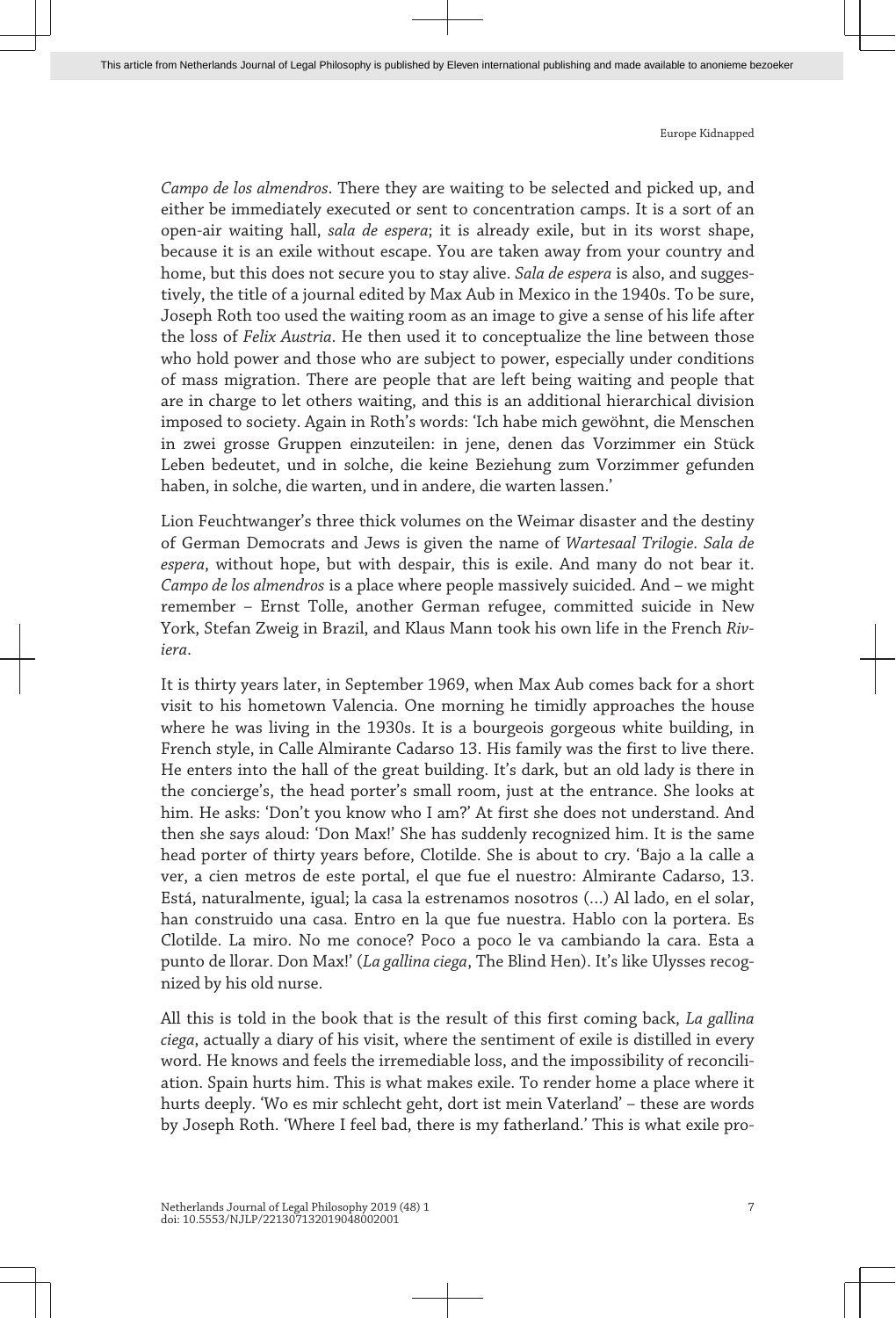duces: citizenship as an impossible experience of suffering and concern. I suffer, because I am concerned. And if I am concerned, this is my fatherland.<sup>5</sup>

But the suffering of exile, which is a radical form of concern, might sometimes express the real participation that makes one a citizen. So that we, the exiled, are converted into the real Spaniards, and the ones quietly sleeping in their beds in the Iberian Peninsula are stripped off their assumed and pretentious nationality. '¡Extranjeros, vosotros que dormis en vuestras camas! ¡Españoles nosotros, polvo y tierra de España, extranjeros en las arenas del Sahara!'

**3**

María Zambrano is not a novelist, though she has a special relationship to literature and poetry. As a matter of fact she believes that poetry somehow is a privileged form of philosophical thinking. And her philosophical prose is of a beautiful literary quality. Zambrano's use of the Spanish language and Max Aub's, are not too far away the one from the other. There is a Republican tinge in both of them, a rest of the language spoken in the 1930s, a poetical clang that is common.

María Zambrano is a philosopher, and she is the author of a work that makes her a relative – so to say – of a select group of thinkers that are all women and that are all refugees. This group consists of three main figures, Simone Weil, Hannah Arendt, and Rachel Bespaloff. These all are Jews, Zambrano is not. But they have much in common as is immediately evident to the eye.

They all are well-educated through the study of Classics, Greek and Latin culture; they all are being trained in philosophy, and adhere a philosophy with a clear existential tone. Arendt is a pupil of Heidegger, Weil and Bespaloff are students of Alain, Zambrano is a disciple of Ortega y Gasset. And all of them are exiles, refugees. Their sensibility is similar, they speak a same language, whereby philosophy is not external to human feelings and suffering. They ask for sense more than for truth, or better they believe that sense precedes truth. They do not equate knowing with thinking. And all of them interrogate themselves about belonging, loyalty, and home.

María Zambrano is disappointed by Ortega y Gasset's silence during the civil war in the same way as Hannah Arendt is disconcerted by Heidegger's silence about the Holocaust. Zambrano's way out from despair, appealing to a religious dimension seems sometimes close to Simone Weil's late mysticism. And Zambrano's attention to the Greek origins of European predicament is the same – we could say – as the one we find in Rachel Bespaloff's considerations about Homer's epic.<sup>6</sup> As a matter of fact María Zambrano is closer to Hannah Arendt than to the late

<sup>5</sup> Robert Neumann, another Austrian refugee, stretched that statement to the absurd: where you are bombed, there is your fatherland, *ubi bombe, ibi patria* (see Hilde Spiel, *Rückkehr nach Wien. Ein Tagebuch* (Berlin: Ullstein, 1989), 19.

<sup>6</sup> See Rachel Bespaloff, *De l'Iliade* (Paris: Editions Allia, 2004).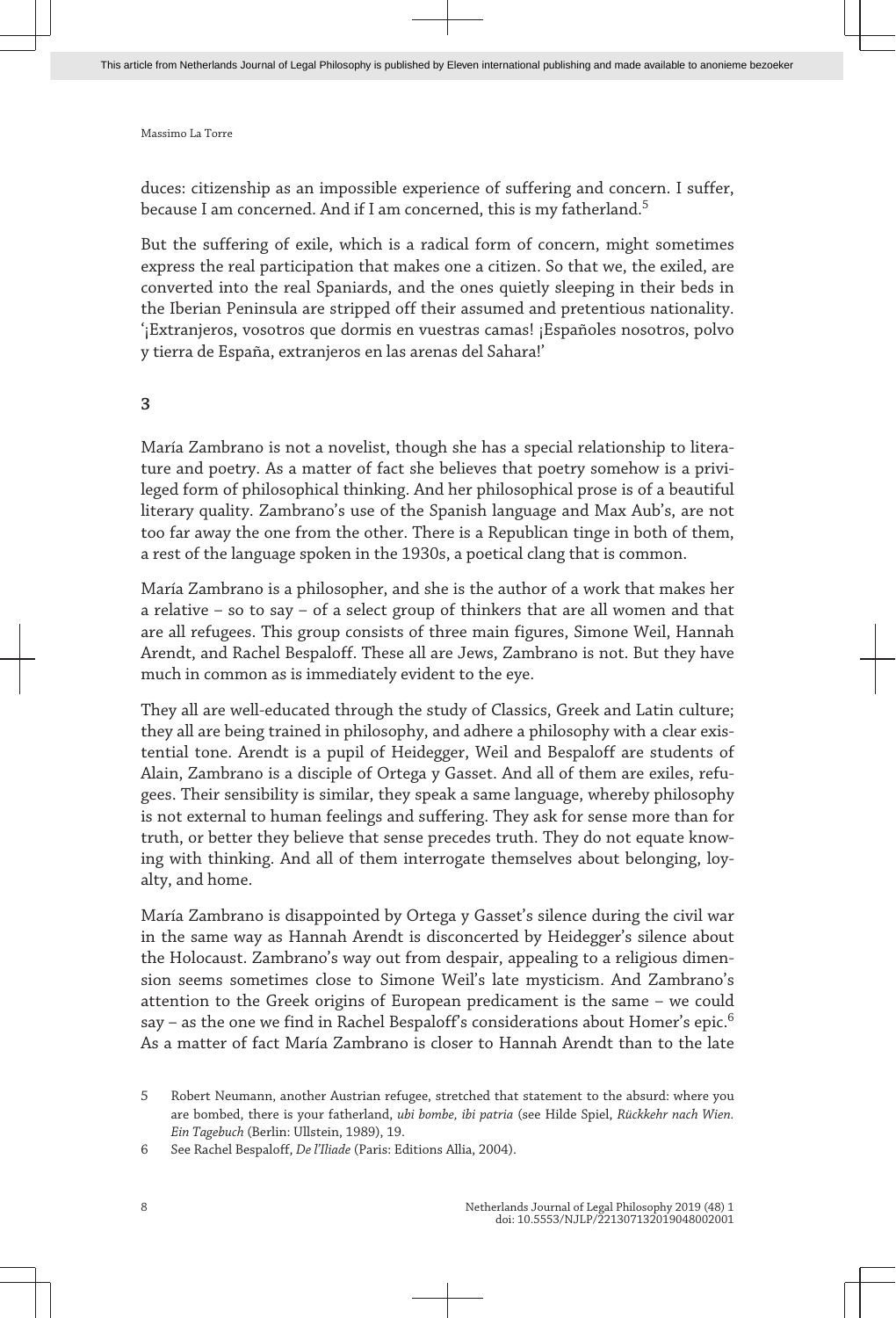Simone Weil or Rachel Bespaloff. She is more an Aristotelian than a Platonic thinker. There is an *amor mundi* in her work, a strive for sharing her experience with fellow human beings, that we miss in the final phase of Simone Weil's writings and in Bespaloff's desperation.

There is a booklet by María Zambrano devoted to Seneca, published in 1944 in Argentina. In this work she is quite critical towards the great Roman philosopher. Seneca was living with too vivid a sense of the impending death to exit from himself. Seneca's extreme reflexivity never takes the form of asking for reasons, a claim for justification, and thus a movement of revolt. Nothing is more distinct from the Roman philosopher's calm attitude than the conduct of an angry Job challenging God's providence. 'Nada mas antisenequista que la queja de Job, al pedir cuentas a la divinidad.' Reason is by Seneca rigidly interpreted as moderation, arbitration, or kind of diplomacy between extremes; freedom is somehow annulled as an issue of etiquette and style. Resignation is his last word.

There is no claim to progress in Seneca's mode of action. He retreats from history and tragedy into philosophy. However, remarked María Zambrano in 1938, tragedy implies or needs some company, one is a son or a father, sister or brother, while philosophy will be mostly practiced in a lonely room: 'En la tragedia no se esta solo como en la filosofía; se es padre y se es hijo, se es también hermano y nada de esto admite abandono.' Acting was a matter of despair in Seneca's case, a way of forgetting, of making himself deaf to the bells of time devouring life. But time, for Zambrano as for Arendt, is not only the one that consumes life but also the one giving birth to it. It is nativity, the possibility of the radical novel, of something new, of change. From the past to the future the bridge is not given by strict causality. Although we are always in transit from the past towards the future, both individually and collectively, this can happen in various ways: 'Aunque en todo momento en la historia – tanto personal como colectiva – estemos viniendo del pasado y yendo hacia el futuro, puede esto suceder de diversa manera.'

History according to Zambrano is not cyclic; time has lapses, and gaps that can be filled through leaps, revolutions. There is thus room for hope; there can be a claim to progress. There should be, if we want to articulate and operationalize a claim to justice. And this involves other people. It needs citizenship. Both Zambrano and Arendt stress this point, though Arendt is quite pessimistic about a human condition stripped of the state, of the city. A man with only human rights is a being in great danger – says Arendt. Zambrano is less critical of this naked human being that she sees as the preparation and the justification of the citizen figure. *Action* for Zambrano, and this is a difference with Arendt of no little account, is not done for *action*'s sake. A city is a required condition to give human condition a visible, public space: 'La ciudad, primera forma de vidad democratica, es el medio de visibilidad del hombre, donde aparece en su condicion de ser humano.'

The city of man however – according to Zambrano – finds its ultimate sense and justification in an ideal *civitas dei*, an individual, utopian area of practiced justice.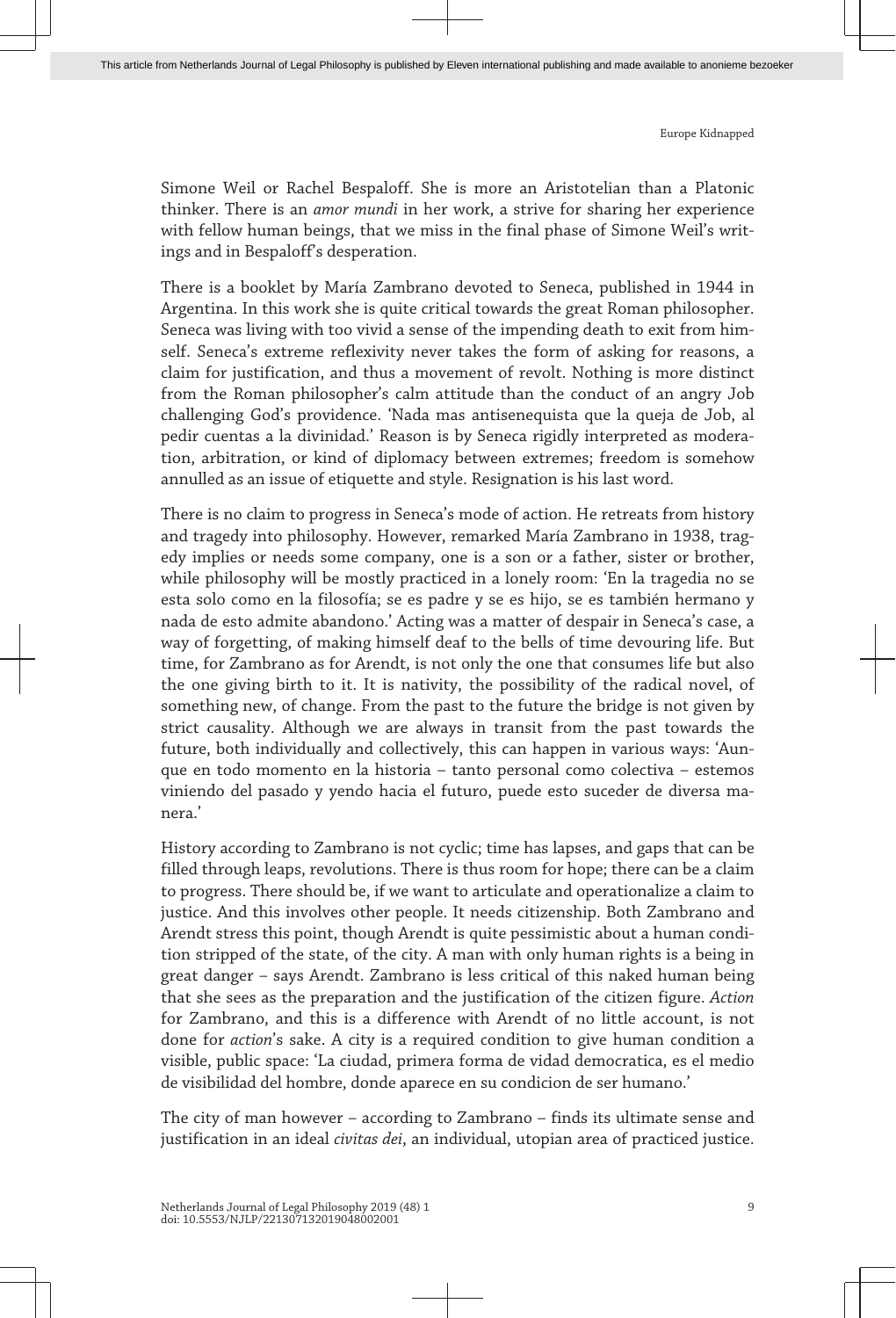While citizenship is the link we maintain with an earthly city of man, in *civitas dei* we can land only counterfactually, by thinking and confessing. Self-reflexivity is the road to the dimension of justice, the idealism of a possible better world for all humans. Practicing citizenship implies to be dwelling in two different worlds, a factual, and a counterfactual one, one belonging to man, the other to God.

Now, says María Zambrano, Europe's crisis is not due to the revolt of the masses, but to the loss of the individual revolting against injustice. Europe's promise was a way to reach utopia. If this way is barred, Europeans will lose their soul. They will prefer giving up liberty. 'Y por eso la más grave enfermedad europea sera la caricatura de su intima esperanza, la que envuelve la traición a su utopismo revolucionario de resurrección. Enfermedad que bajo la aparente energía oculta la desgana, la fatiga de seguir viviendo en tensión, en la tensión idealista del habitante de dos mundos.' Such illness consists fundamentally in a desire of cancelling the tension between facts and norms, better in an intoxication, a drunkenness, that makes us forget the unbridgeable distance between the two cities, the ideal and perfect one and the secular, permanently incomplete home. It is like a 'embriaguez que haga olvidar la distancia insalvable entre la dos ciudades, la de Dios siempre en el horizonte, y la de la tierra, siempre en edificación, que anule también la diferencia entre los dos hombres, entre el hombre concreto y el siempre naciente "hombre nuevo".'

Forgetting about the distance between facticity and normativity leads to a pragmatic cult of success, of *fait accompli*, to discriminating humanity in winners and losers, and eventually to a celebration of the winner and a degradation of the loser. The pain of such idiosyncratic idealism is marked by the pragmatic necessity of immediately and successfully annulling any time horizon in order to have everything instrumentally at hand: 'La fatiga de este consubstancial idealismo' – so we read in *La agonía de Europa* – 'puede llamarse pragmáticamente necesidad de éxito inmediato de destruir el horizonte para que todo esté al alcance de la mano'. In one of the best analyses of Europe's moral and political suicide at the end of the 1930s, Carlo Levi will call this illness, or intoxication, 'paura della libertà,' fear of freedom.<sup>7</sup>

#### **4**

Let me now shortly articulate the two different views on citizenship and exile expressed by Max Aub and María Zambrano. They are indeed different, and somehow opposed. We can extract a citizenship view from Aub's writings on exile and especially, though idiosyncratically, I believe, from his plays, his writings on Spanish literature, and the travel diary *La gallina ciega*. Zambrano's notion is easier to be spotted; it is to be drawn from her explicit considerations about the condition of being an exiled person and the question of reflexivity. This – according to her – is never to be fully found in a quietist position; I can give reasons to

<sup>7</sup> See Carlo Levi, *Paura della libertà* (Turin: Einaudi, 1948).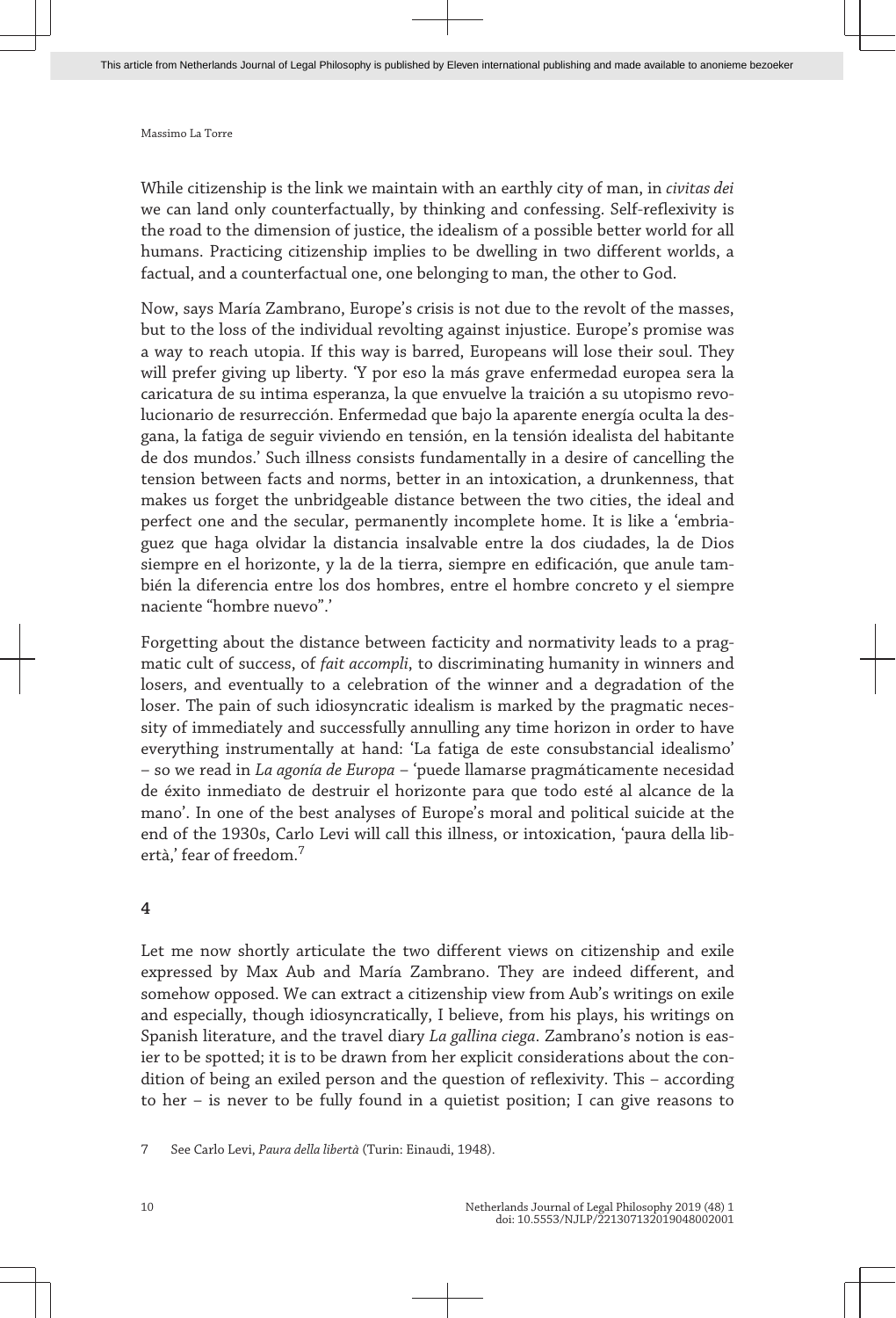myself, only if I ask for them, and this is an exercise that implies a movement beyond what is *status quo*.

According to Max Aub citizenship is the capacity of being involved in a collective narrative that has a history and to which you can add a further episode. This is the reason why he is obsessed with his marginal condition with regard to the development of contemporary Spanish literature. Belonging and citizenship are a matter of sharing a story, and thus building a collective identity. It is taking part in a chain novel enterprise. If, however, you are not able to add a new chapter, be it by deeds or by action, then you have been relegated to an exile dimension. And you may start fantasizing about impossible deeds that never did take place, which is the gist of one of the most successful short stories written by Aub, *La verdadera historia de la muerte de Francisco Franco* (The True Story of the Death of Francisco Franco). You are a citizen if you do not feel comfortable in such capacity; a city, a home, is where you have worries and concerns, since you have vivid memory of what went and is going wrong.

A paradise is just the opposite of a city, since it would be a world without memory, 'un mundo donde no existiera la memoria.' Memory here offers a background of shared concern, and thus dignity, and a reference for judgment and possible reform. Where memory and shared dignity are cancelled the public sphere shrinks dramatically. This is why for Aub a paradigmatic case of city decadence is Vienna 1938 after the Anschluss, the forced annexation of Austria by the German *Reich.*<sup>8</sup> Here there is no space left for citizens, no chance for civic action. The same sadly applies to Spain ruled by Franco. I cannot get back to Spain, he says to himself while visiting his beloved country after thirty years of exile, for here I cannot do anything, 'porque no puedo hacer nada' (*La gallina ciega*, p. 238).

According to María Zambrano citizenship is a quite different experience from the one we can derive through Max Aub's considerations. It is rather a default position where you can go back to, once you have been examining yourself in a solitary mood. Exile is a privileged place to discover a fatherland: 'el exilio es el lugar privilegiado para que la Patria se descubra'. A radical reflexivity of this kind might be however a disgrace, but only if you do not have any longer, if you have lost forever, that default place to refer back to.

Max Aub has of citizenship rather an interactive, not an introverted conception. Citizenship is a matter of your relationship to other fellow people. And it necessarily has an institutional dimension. A people only exists if it is able to choose, to vote: 'El pueblo existe si vota.' Citizenship is immediately made giving access to political rights.

Zambrano instead has a mono-logical, somewhat introverted idea of citizenship. This is conceived as the bedrock that makes the exercise of radical self-reflexivity possible, avoiding its slipping towards self-destruction. According to Zambrano

8 See his short story *De algún tiempo a esta parte* (Mexico: Tezontle, 1949).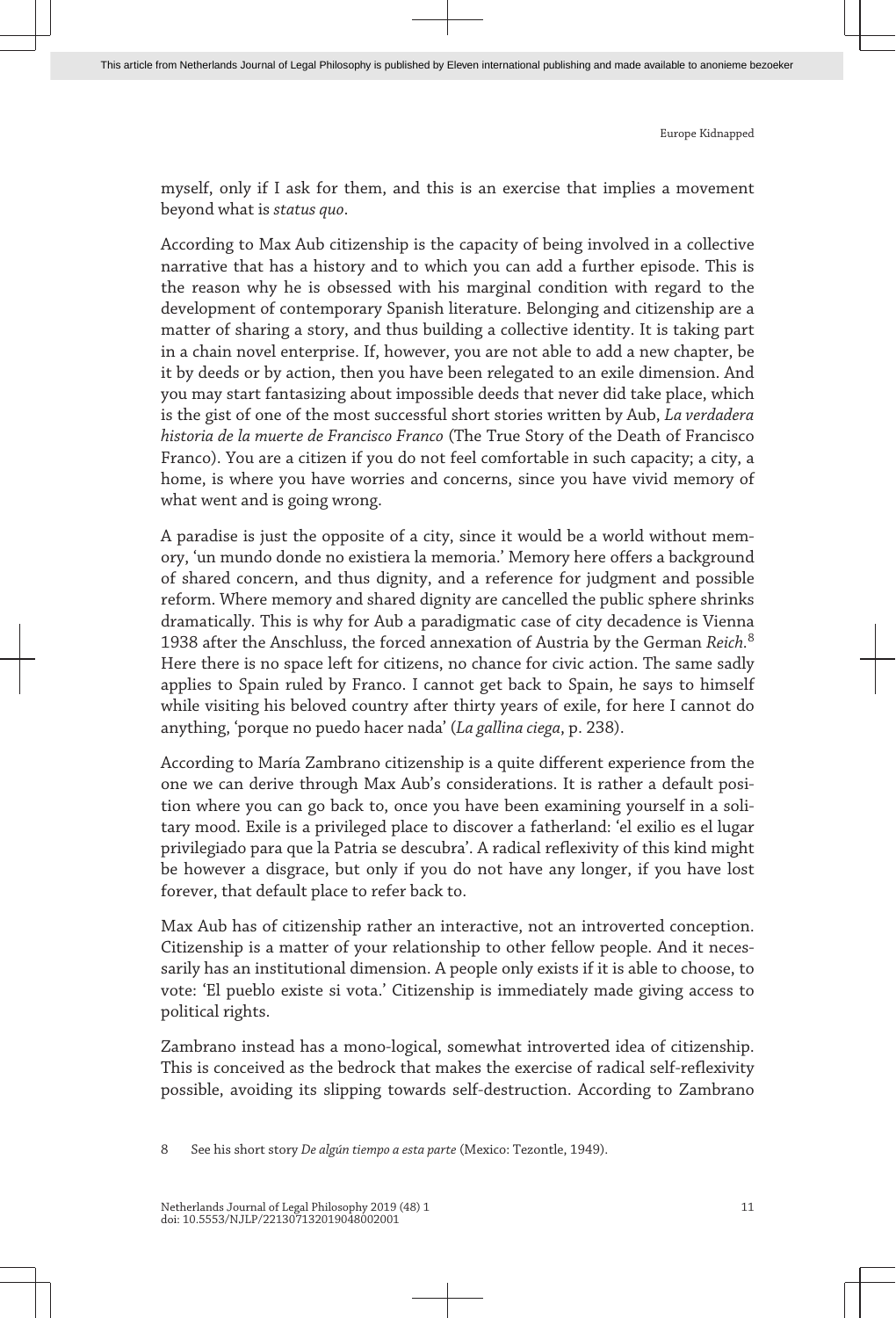you examine yourself, you reflect on your life, in an act of confessing. Self-reflexivity here means confession to yourself and to the entity that is overlooking your life, God, that gives you a reason. In this sense María Zambrano operates the passage from the thought of myself, the care of myself by myself, of the Stoic, to the care of myself by God's appeal, by confession to Him, that is done and recommended by Saint Augustin, actually one of the authors that the Spanish philosopher most assiduously read. Confessing needs articulating words, speaking up.

Silence is meaningless, when it is not a sin; it should be broken through confession. This is why Ortega y Gasset's silence about the Spanish civil war is so deeply disturbing, because it contradicts the requirements of self-reflexivity which is the one privilege of philosophy. Max Aub, who did not like Ortega, made fun of him, labelling him as too ready to confuse the world with his narrow milieu, 'muy dispuesto a confundir el mundo con su mundillo,' and in this way merging the spirit of time with his kitchen's smell, 'confundiendo el olor de la cocina con el del tiempo.' It was as if Ortega were not able to see what was going on in Spain after July 18th, 1936, unable to have an opinion about the Spanish civil war, as if he stopped thinking at all. This is especially appalling, if one agrees with Zambrano's claim that philosophy refers to poetry as its special form of expression. Poetry can never be done and received in the shape of silence. It is a music, but with propositional content; it needs words, a voice, as it is the case of confession and reflexivity by which one cannot remain mute, but has first to convey a meaning to oneself.

Citizenship in this perspective is a language by which those confessing words could be said and understood. It is also a space, a precinct, a house, where those words could be freely expressed and have a secured echo. Words without echo would be soon recaptured by silence and confession and reflexivity would become something void, empty. This the reason why they need citizenship as the capacity of giving one's words a special and certain echo. But on this conclusion Max Aub could not but agree. Echo – he would only add – implies to have a story to share and to be told together. If you might be an exile alone, lost to the others, and exile actually makes you prone and a prey to loneliness, you cannot be a citizen in a solitary mood, without others to embrace you as their fellow countrymen.

Max Aub's most famous and intense piece of theatre is *San Juan*, published in 1943, shortly after his arrival to Mexico. In it Aub summarizes his experience of exile and wanderer through France and Northern Africa. The story is that of a boat of Jews fleeing Nazi persecution and trying to find a country where to get refuge, seeking for asylum and a safe place. But this secure haven is cruelly refused to them. They are not allowed to land in any port. No country accepts them as refugees, no state wants them. So, the boat has to go back into high sea and recommence the quest for a safe haven.

The people on the boat are no longer citizens, but not yet refugees. Asylum is denied to them. They are worse than refugees, they find themselves plunged into a much more primordial condition, the one that tries to get the status of a refu-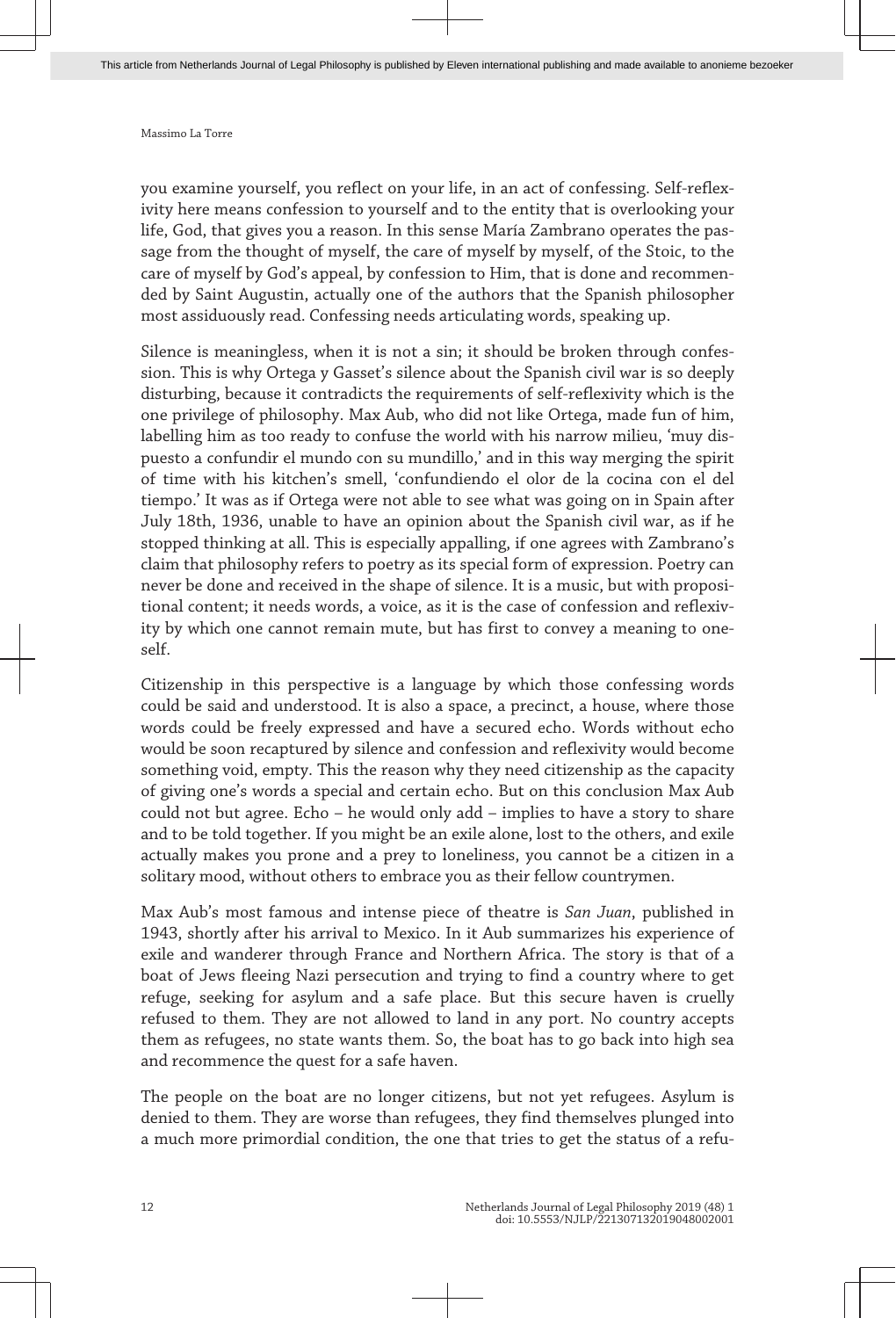gee. The denial of such status makes them even less than naked human beings; they are dis-humanized, radically humiliated, pushed into a no man's land where no human rights hold, but just basic, primordial needs. This situation illustrates the connection between being a refugee and a citizen, and how much the one refers back to the other. But it also illustrates how much asylum is a basic legal condition for human beings that if denied makes of them something lower than men. This means that in a sense Hannah Arendt was wrong. Not only was she wrong of making not just legal subjectivity the right to have rights, but mainly of ascribing this generative capacity of rights only to citizenship. And she was wrong in not considering how much the status of a refugee might somehow be a safe place and a room for real basic rights.

Max Aub on the contrary does not complain of the refugee status as an antichamber to human nakedness, for he believes this stresses the need for guaranteeing a basic normative status, which, once granted, may later open the door to a fuller legal subjectivity, which is that of citizenship. It is the denial of the refugee status that is the real abyss of legal subjectivity, where one can only have the consolation of repeating the concluding phrase of *San Juan:* 'For he remembered that they were but flesh; a wind that passeth away, and cometh not again' ('Y acordose que eran carne; soplo que va y no viene') (Psalm 78:39).

María Zambrano's political theory is to be mainly found in two books, her very first one, *Horizonte del liberalismo*, published in 1930, where she elaborates on Ortega's liberalism and gives it a social-democratic twist, and a later one, *Persona y democracia*, written in Italian exile, in Rome, and published in 1958. The latest book is the one that best gives expression to Zambrano's mature thinking on polity and society. In this work we are proposed a general view of subjectivity that bases on two distinct modes of reflexivity, one private, that we could equate with the imputation of fundamental human rights, and another public, which is equivalent with citizenship. The former is the task of an individual, *individuo*, a sphere that necessarily separates subjects from society; the latter is the role of a person, *persona*, a subjectivity that is aware of itself and that goes beyond privacy and separation. Being a person, that is a *public* subject, refers to citizenship; while a stateless, a refugee, is no more than an individual, a being forced to privacy, a narrow sphere that can easily convert her, the stateless, the refugee, into a pariah. If one had to define democracy – she says –, this could be done by pointing out that democracy is a society where it is not only allowed, but also required to be a person: 'Si se hubiera de definir la democracia podria hacerse diciendo que es la sociedad en la cual no solo es permitido, sino exigido, el ser persona.'

In such conceptual constellation the main challenge for a democracy (where rule enforcement in principle should be universally compensated by rule deliberation) is that of granting individuals, stateless people, never to be degraded into pariahs, and of leaving open the chance for them to soon recover a citizen's status and dignity. But the other way round a democracy's fundamental task would be making citizens fully aware of their basic human condition, that is, that of a naked private subject and individual, and thus to signal that behind any *persona* there is always